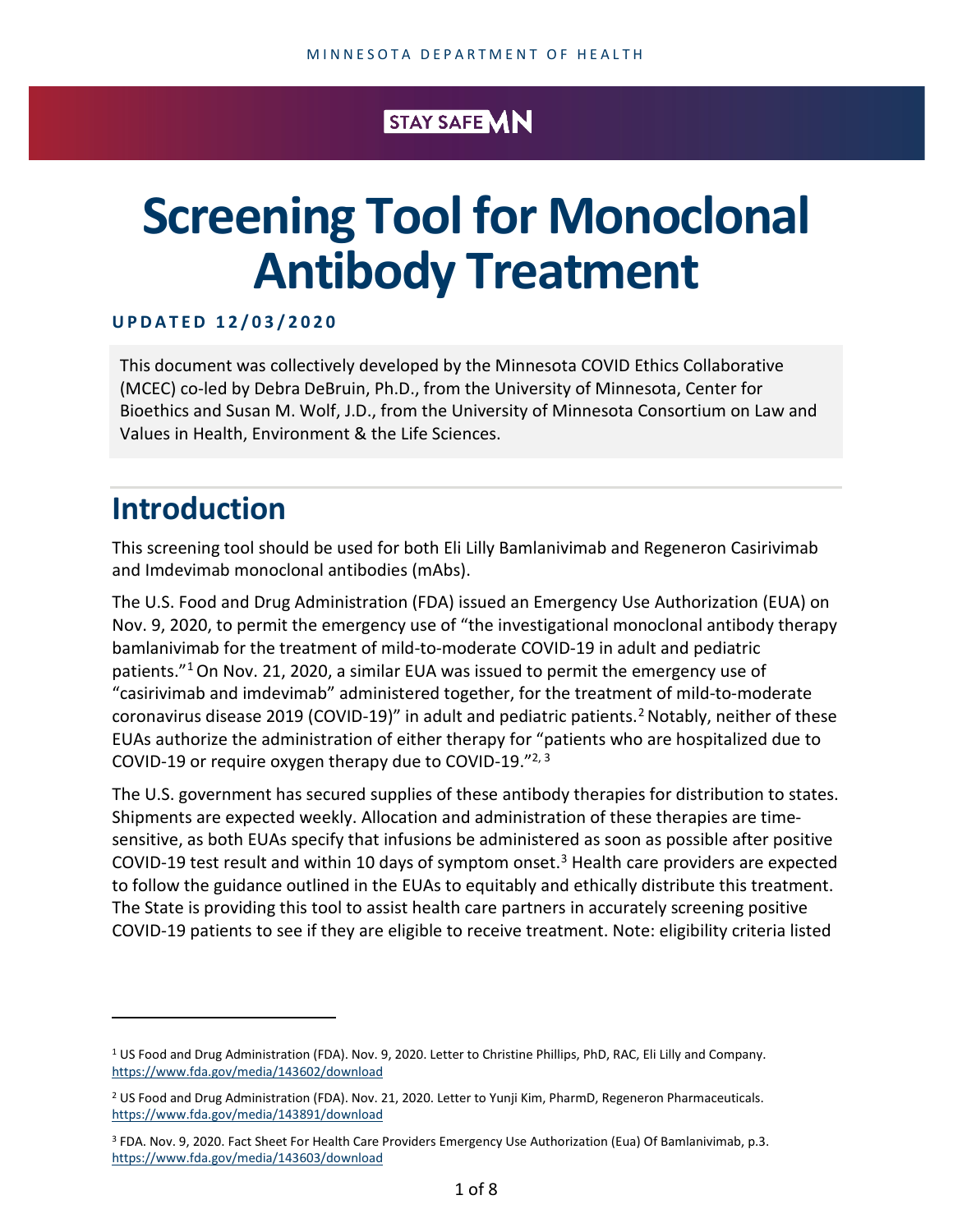in this screening tool are taken from both EUAs, which list specific criteria and limitations of authorized use.

For more information, including provider fact sheets, reference Eli Lilly: Bamlanivimab for [COVID-19 \(www.lilly.com/news/media/media-kits/bamlanivimab-covid19\)](https://www.lilly.com/news/media/media-kits/bamlanivimab-covid19) and FDA news release for Casirivimab and Imdevimab at [Coronavirus \(COVID-19\) Update: FDA Authorizes](https://www.fda.gov/news-events/press-announcements/coronavirus-covid-19-update-fda-authorizes-monoclonal-antibodies-treatment-covid-19)  [Monoclonal Antibodies for Treatment of COVID-19 \(https://www.fda.gov/news-events/press](https://www.fda.gov/news-events/press-announcements/coronavirus-covid-19-update-fda-authorizes-monoclonal-antibodies-treatment-covid-19)[announcements/coronavirus-covid-19-update-fda-authorizes-monoclonal-antibodies](https://www.fda.gov/news-events/press-announcements/coronavirus-covid-19-update-fda-authorizes-monoclonal-antibodies-treatment-covid-19)[treatment-covid-19\).](https://www.fda.gov/news-events/press-announcements/coronavirus-covid-19-update-fda-authorizes-monoclonal-antibodies-treatment-covid-19)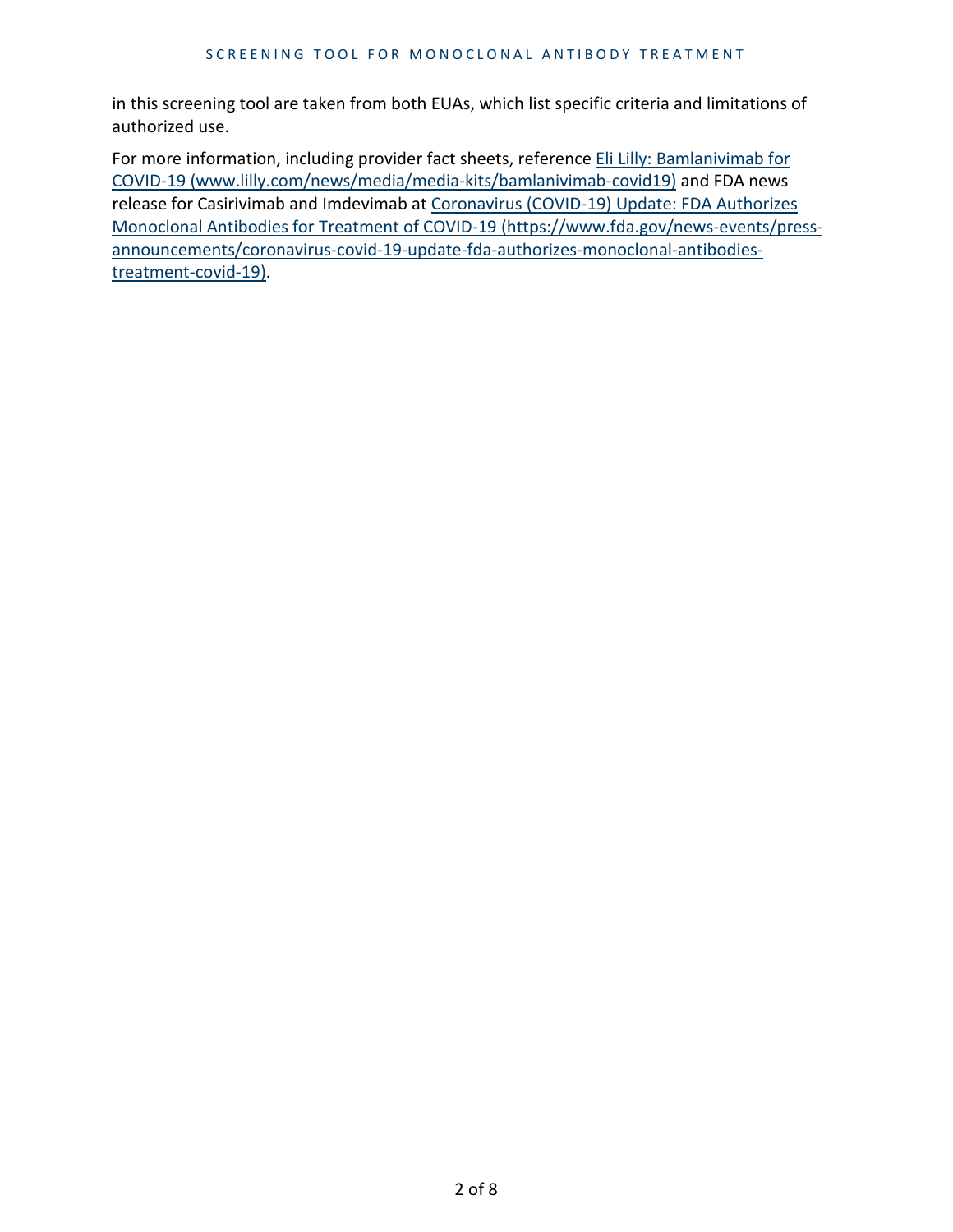# **Screening tool**

Patients who are terminally ill with life expectancy under 6 months (e.g., eligible for admission to hospice) are only eligible if mAbs are considered to be in sufficient supply (e.g., when the number of doses received meets or exceeds MDH's projection of need). MDH will notify facilities whether mAbs are in sufficient or scarce supply at the time of each week's shipment.

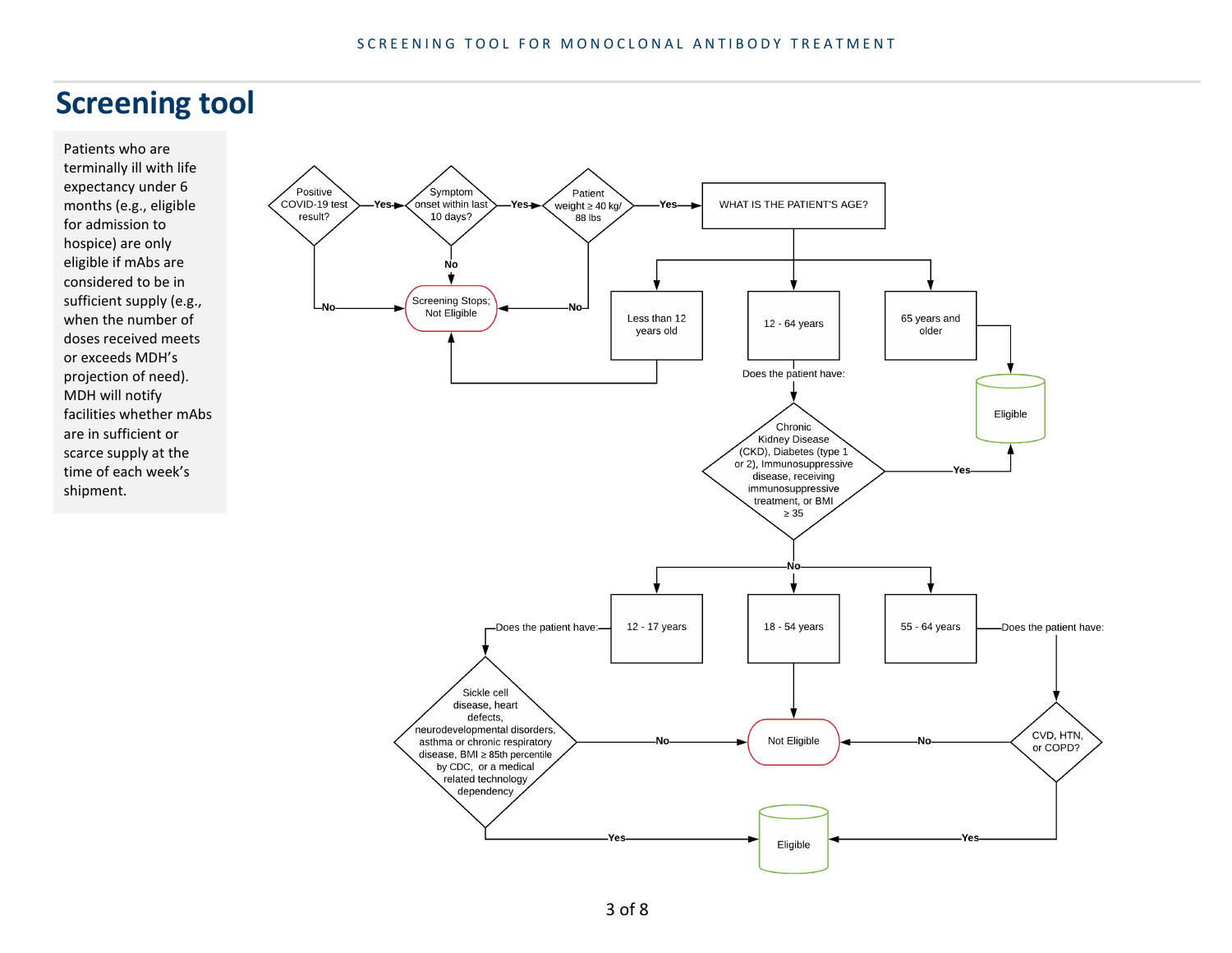# **Screening worksheet**

- 1. Patient Name (First, Last): **Example 2.1**
- 2. Date of Birth (mm/dd/yyyy):
- 3. Positive COVID-19 test result (circle one): Yes / No
	- If **no**, screening stops; Not eligible to receive treatment
- 4. Symptom onset within last 10 days (circle one): Yes / No

Date (mm/dd/yyyy):

- If **no**, screening stops; Not eligible to receive treatment
- If **yes**, continue to question 4.
- **NOTE: Please allow sufficient time between screening date and scheduling infusion date to remain within 10 days of symptom onset per the EUA**
- 5. Patient weight: lbs / kgs
	- If weighs less than 40 kg (88 lbs), screening stops; Not eligible to receive treatment
- 6. Patient Age: \_\_\_\_\_\_\_ years
	- If **65 years or older**, patient is *eligible;* Screening stops, follow facility policy to schedule
	- If **less than 12 years old**, screening stops; Not eligible to receive treatment
- 7. Does the patient have any of the following:

 $\Box$  Chronic Kidney Disease (CKD) (see appendix)

 $\Box$  Diabetes (type 1 or type 2)

 $\Box$  Immunosuppressive disease (see appendix)

 $\Box$  Receiving Immunosuppressive treatment (chemotherapy, transplant

immunosuppressants, immune modulators such as Rituximab, etc.)

 $\Box$  Body Mass Index (BMI) ≥ 35 Height:  $\Box$  ft / m Weight:  $\Box$  lbs / kg

BMI = Weight in **kilograms** / [Height in **meters**] 2

Calculator: [https://www.nhlbi.nih.gov/health/educational/lose\\_wt/BMI/bmicalc.htm](https://www.nhlbi.nih.gov/health/educational/lose_wt/BMI/bmicalc.htm)  $BMI =$ 

- If any of the above are true, patient is *eligible;* Screening stops, follow facility policy to schedule
- If the patient is **18-54 years old** and does **not** have any of the above, screening stops; Not eligible to receive treatment

*Continue to next page*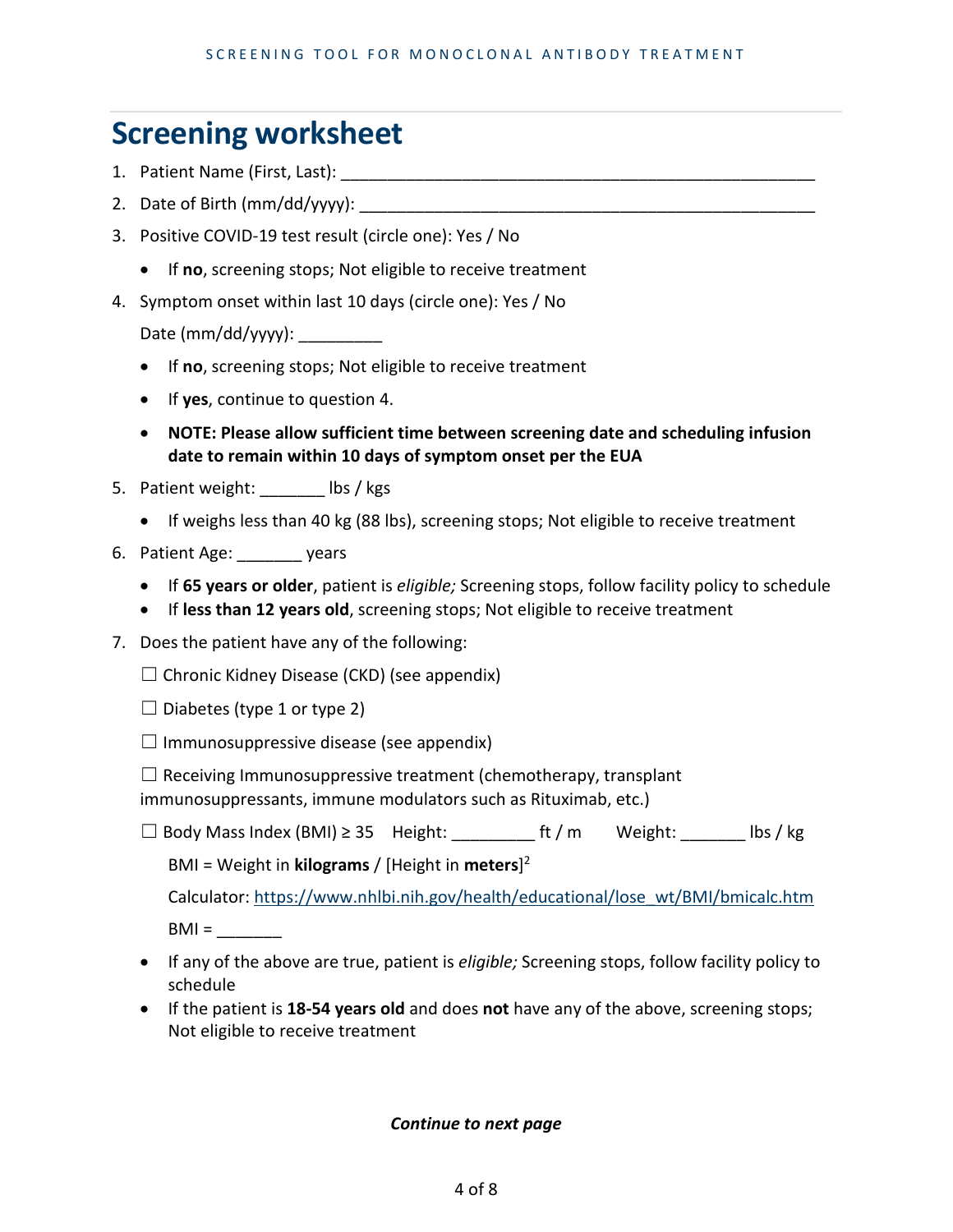8. If the patient is **55-64 years** do they have any of the following:

 $\Box$  Cardiovascular disease (CVD) (see appendix)

 $\Box$  Hypertension (HTN)

 $\Box$  Chronic obstructive pulmonary disease (COPD) or other chronic respiratory disease (see appendix)

- If any of the above are true, patient is *eligible;* Screening stops, follow facility policy to schedule
- If **no**, screening stops; Not eligible to receive treatment
- 9. If the patient is **12-17 years** do they have any of the following:
	- $\Box$  Sickle cell disease
	- $\Box$  Congenital or acquired heart disease

 $\Box$  Neurodevelopmental diseases (e.g. cerebral palsy) (see appendix)

 $\Box$  Asthma, reactive airway or other chronic respiratory disease requiring daily medication

 $\Box$  A medical-related technological dependence (e.g. tracheostomy, gastrostomy, or positive pressure ventilation not related to COVID-19)

 $\Box$  A BMI  $\geq 85^{\text{th}}$  percentile for their age

Boys: [https://www.cdc.gov/growthcharts/html\\_charts/bmiagerev.htm#males](https://www.cdc.gov/growthcharts/html_charts/bmiagerev.htm#males)

Girls: [https://www.cdc.gov/growthcharts/html\\_charts/bmiagerev.htm#females](https://www.cdc.gov/growthcharts/html_charts/bmiagerev.htm#females)

- If any of the above are true, patient is *eligible;* Screening stops, follow facility policy to schedule
- If **no**, screening stops; Not eligible to receive treatment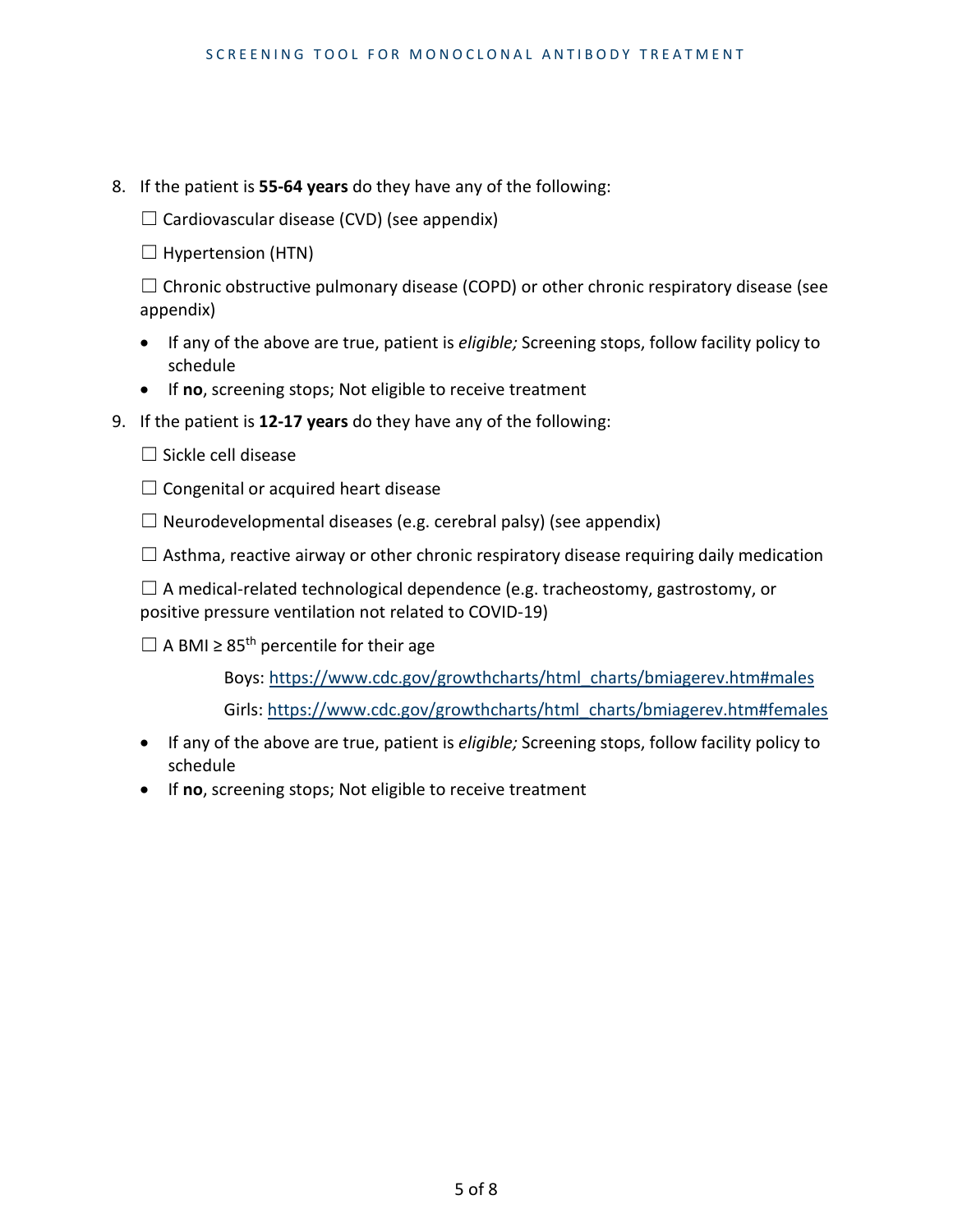# **Appendix**

## **Eligible medical conditions (including though not limited to):**

## **Chronic Kidney Disease**

- Chronic kidney disease (CKD)/ Chronic renal insufficiency (CRI)
- Dialysis (HD)
- End stage renal disease (ESRD)
- Glomerulonephritis (GN)
- Nephrotic syndrome
- Polycystic kidney disease (PCKD)

## **Immunosuppressive disease**

- AIDS or CD4 count < 200
- Complement deficiency
- Grafts-Vs-Host disease (GVHD)
- HIV infection
- Immunoglobulin deficiency/ Immunodeficiency
- Immunosuppressive therapy (within the last 12 months)
- Leukemia
- Lymphoma (Hodgkins/ Non-Hodgkins (NHL))
- Metastatic cancer
- Multiple Myeloma
- Solid organ malignancy
- Steroid therapy (within past 2 weeks)
- Bone marrow transplant (BMT) or peripheral stem cell transplant (PSCT)
- Solid organ transplant

## **Cardiovascular disease**

- Aortic aneurysm
- Valvular heart disease or valve replacement
- Atherosclerotic cardiovascular disease (ASCVD)
- Atrial fibrillation (AFib)
- Atrioventricular (AV) blocks
- Automated implantable devices (AID/AICD) / Pacemaker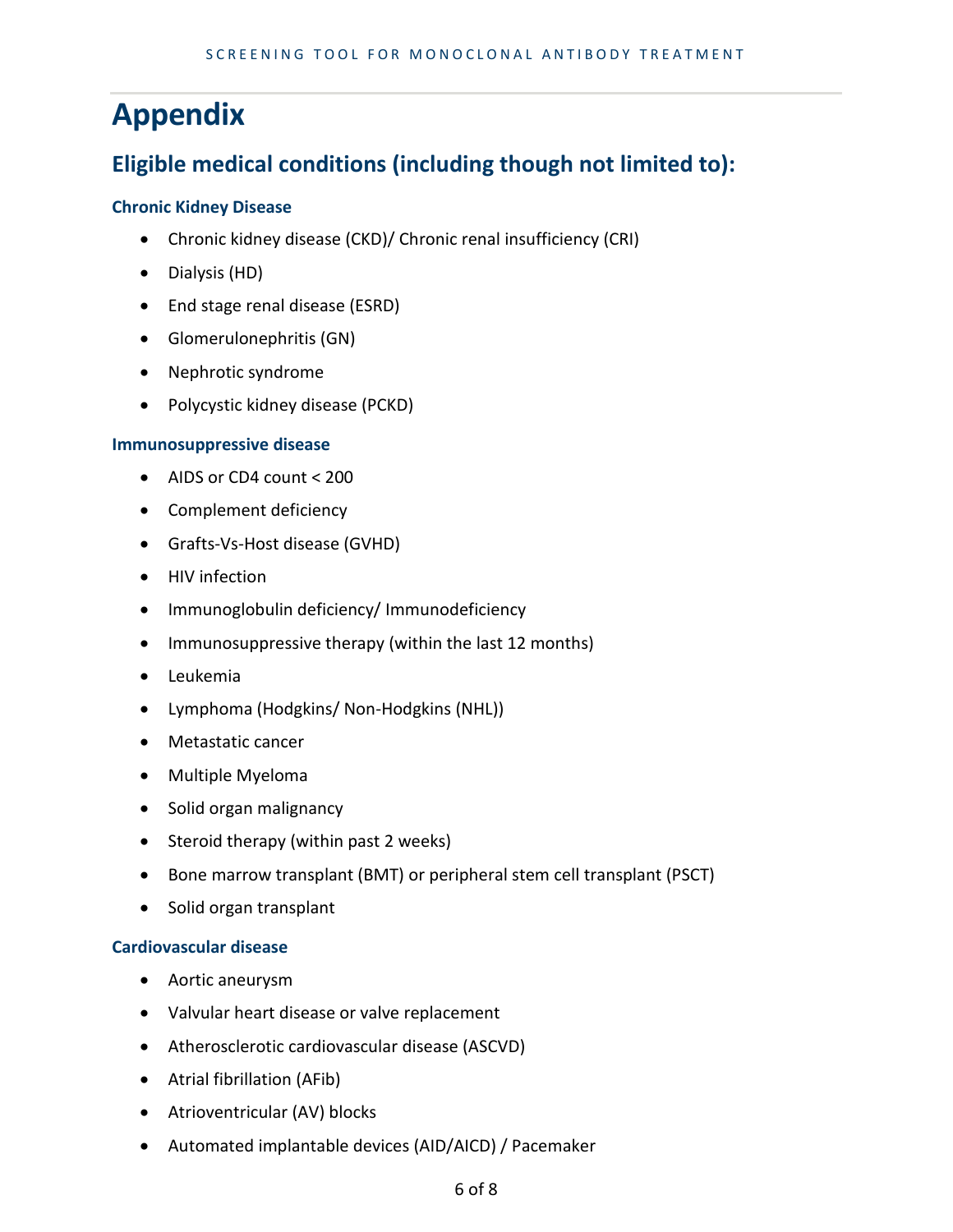#### SCREENING TOOL FOR MONOCLONAL ANTIBODY TREATMENT

- Bundle branch block (BBB, LBBB, RBBB)
- Cardiomyopathy
- Carotid stenosis
- Stroke
- Congenital heart disease
- Coronary artery bypass grafting (CABG)
- Coronary artery disease (CAD)
- Deep vein thrombosis (DVT)
- Congestive heart failure (CHF)
- Myocardial infarction (MI)
- Peripheral artery disease (PAD)
- Peripheral vascular disease (PVD)
- Pulmonary embolism (PE)
- Pulmonary hypertension (PHTN)
- Transient ischemic attack (TIA)
- History of Ventricular fibrillation (VF, VFib)
- History of Ventricular tachycardia (VT, VTach)

#### **Chronic respiratory disease**

- Active Tuberculosis (TB)
- Asbestosis
- Asthma/Reactive airway disease
- Bronchiectasis
- Bronchiolitis obliterans
- Chronic bronchitis
- Chronic respiratory failure
- Cystic Fibrosis (CF)
- Emphysema/Chronic obstructive pulmonary disease (COPD)
- Interstitial lung disease (ILD)
- Obstructive sleep apnea (OSA)
- Oxygen (O2) dependent
- Pulmonary fibrosis
- Restrictive lung disease